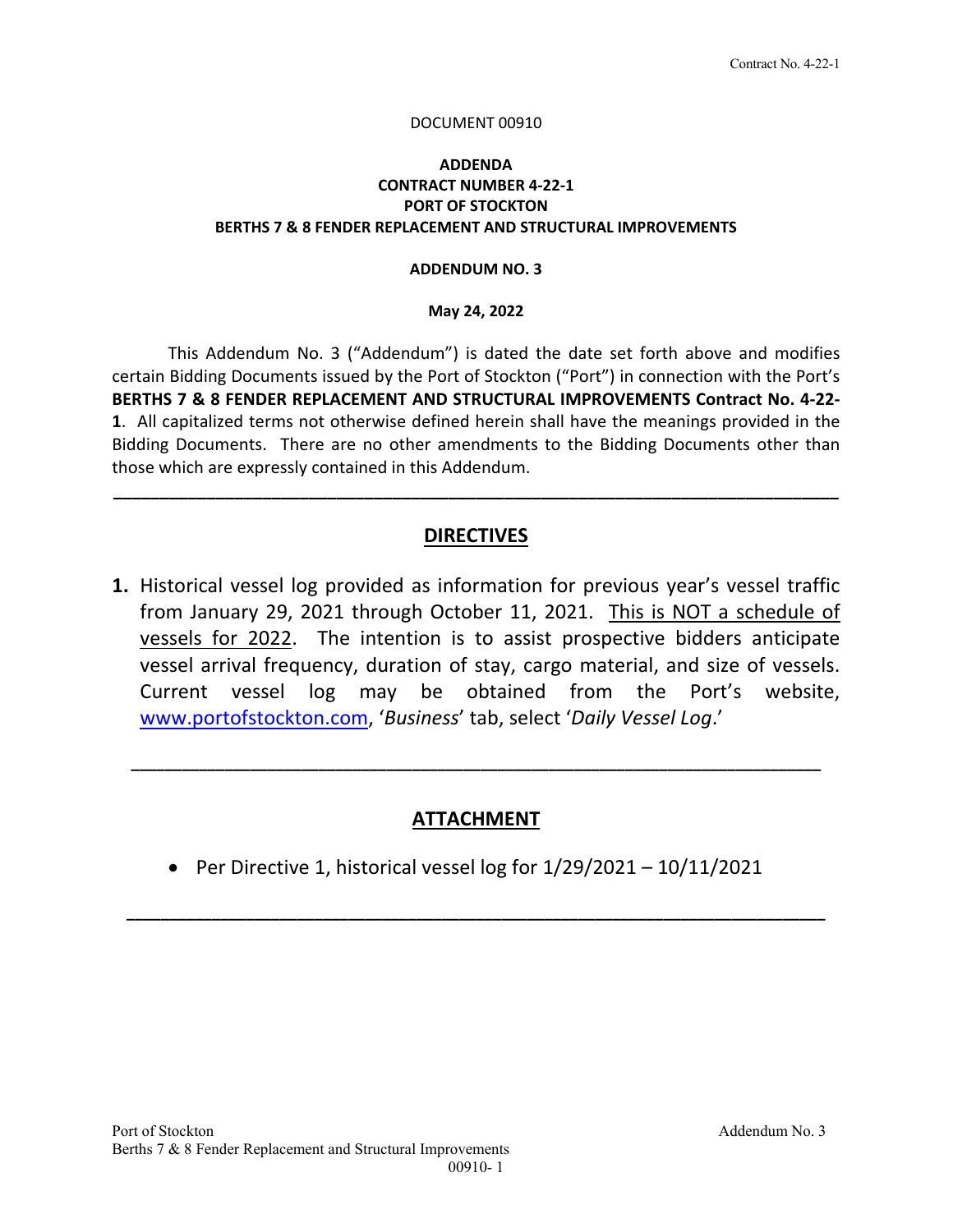# **ACKNOWLEDGMENT OF RECEIPT OF ADDENDUM NO. 3 FOR THE PORT OF STOCKTON BERTHS 7 & 8 FENDER REPLACEMENT AND STRUCTURAL IMPROVEMENTS – Contract No. 4‐22‐1**

Please sign and return this page only via email to jdias@stocktonport.com to acknowledge receipt of Addendum No. 3 for this Project consisting of these 4 pages of this Addendum.

 $x_\perp$  , and the state of the state of the state of the state of the state of the state of the state of the state of the state of the state of the state of the state of the state of the state of the state of the state of Signature Date Date Communications and Date Date Date

 \_\_\_\_\_\_\_\_\_\_\_\_\_\_\_\_\_\_\_\_\_\_\_\_\_\_\_\_\_\_\_\_\_\_\_\_\_\_\_\_\_\_\_ Printed Name

\_\_\_\_\_\_\_\_\_\_\_\_\_\_\_\_\_\_\_\_\_\_\_\_\_\_\_\_\_\_\_\_\_\_\_\_\_\_\_\_\_\_\_ Company Name

END OF DOCUMENT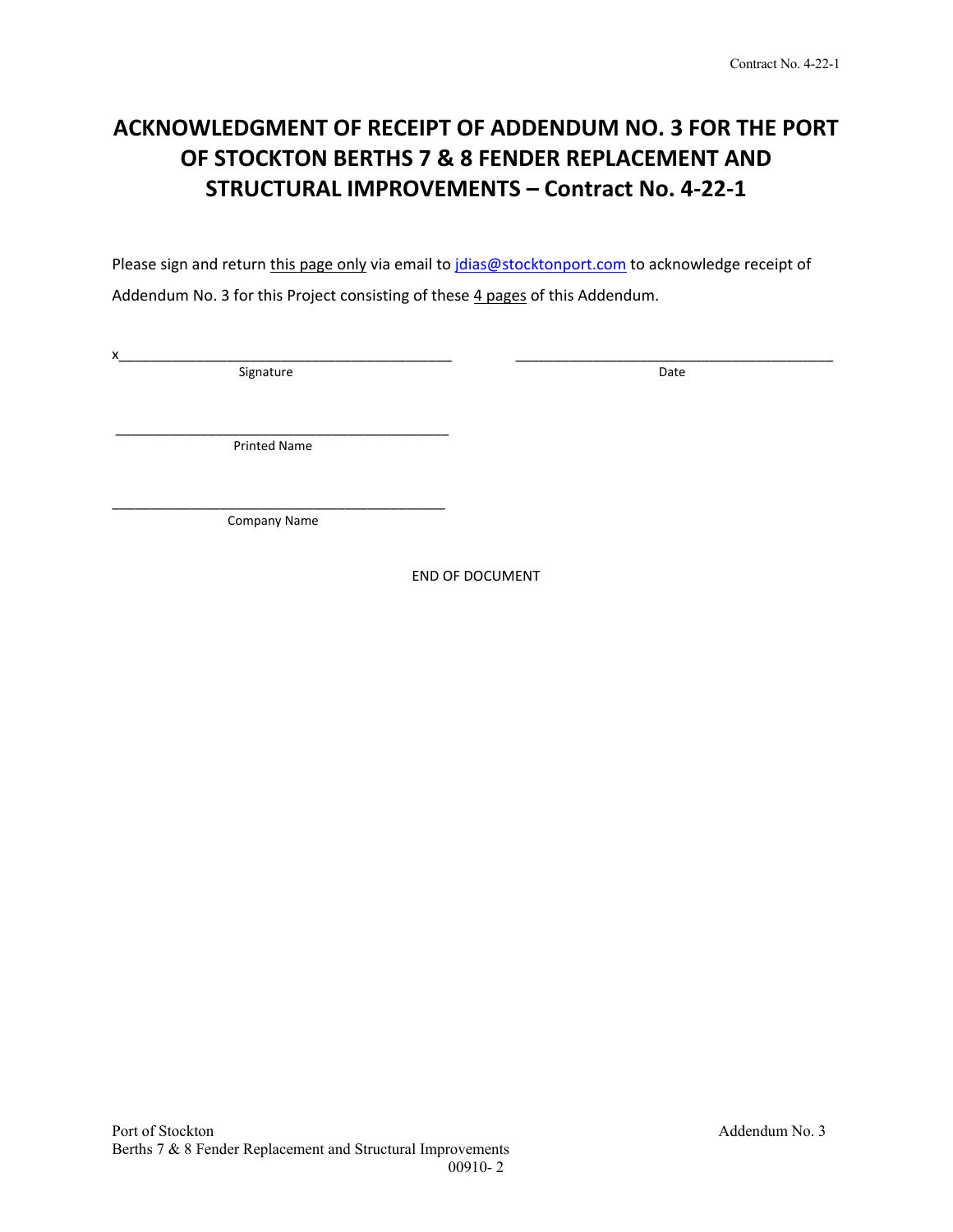| <b>VESSEL</b><br><b>NAME</b>      | <b>DATE/TIME</b><br>IN | <b>DATE/TIME</b><br><b>OUT</b> | <b>DAYS</b><br>IN<br><b>PORT</b> | <b>BERTH</b> | <b>CARGO</b>         | <b>METRIC</b><br><b>TONS</b> | <b>LENGTH</b> | <b>BEAM</b> |
|-----------------------------------|------------------------|--------------------------------|----------------------------------|--------------|----------------------|------------------------------|---------------|-------------|
| T Rex                             | 1/29/21<br>4:45 PM     | 1/30/21<br>7:35 AM             | $\mathbf{1}$                     | $8\,$        | Liquid<br>Fertilizer | 2,004.247                    | 183           | 32.2        |
| Claxton Bay                       | 2/18/21<br>1:05 PM     | 2/19/21<br>11:55 PM            | $\mathfrak{2}$                   | $\,$ $\,$    | Liquid<br>Fertilizer | 22,024.298                   | 184.33        | 27.39       |
| Clipper<br>Neptun                 | 2/25/21<br>1:55 PM     | 2/26/21<br>11:10 AM            | 1                                | $8\,$        | Anhydrous<br>Ammonia | 13,005.49                    | 204.98        | 32.2        |
| Champion<br>Concept               | 2/28/21<br>9:45 AM     | 3/1/21<br>7:25 AM              | $\mathbf{1}$                     | $8\,$        | Liquid<br>Fertilizer | 1,999.737                    | 182.5         | 32.2        |
| Chembulk<br><b>New</b><br>Orleans | 3/12/21<br>6:00 PM     | 3/20/21<br>8:05 AM             | $8\,$                            | 8            | Molasses             | 27,505.21                    | 174.38        | 27.7        |
| Champion<br>Ebony                 | 3/24/21<br>3:15 PM     | 3/25/21<br>7:35 AM             | $\mathbf{1}$                     | $8\,$        | Liquid<br>Fertilizer | 1,506.106                    | 182.427       | 32.2        |
| Clipper<br>Neptun                 | 4/4/21<br>12:55 PM     | 4/5/21<br>3:15 PM              | $\mathbf{2}$                     | $8\,$        | Anhydrous<br>Ammonia | 23,005.54                    | 204.98        | 32.2        |
| Claxton Bay                       | 4/13/21<br>7:00 PM     | 4/15/21<br>8:45 AM             | $\overline{2}$                   | $8\,$        | Liquid<br>Fertilizer | 26,381.025                   | 184.33        | 27.39       |
| Hellas<br>Apollo                  | 4/18/21<br>11:15 AM    | 4/19/21<br>1:15 PM             | $\mathbf{2}$                     | $8\,$        | Anhydrous<br>Ammonia | 12,001.13                    | 205           | 32.25       |
| Helene<br>Maersk                  | 4/25/21<br>4:00 PM     | 4/27/21<br>7:10 AM             | $\overline{2}$                   | $8\,$        | Liquid<br>Fertilizer | 23,536.229                   | 180           | 32          |
| Champion<br>Endurance             | 5/3/21<br>4:55 PM      | 5/4/21<br>11:00 AM             | $\mathbf{1}$                     | $8\,$        | Liquid<br>Fertilizer | 2,507.676                    | 183           | 32.2        |
| Clipper<br>Neptun                 | 5/7/21<br>6:45 PM      | 5/9/21<br>6:50 AM              | $\overline{2}$                   | 8            | Anhydrous<br>Ammonia | 20,003.42                    | 204.98        | 32.2        |
| Gallop                            | 5/17/21<br>8:15 PM     | 5/19/21<br>1:55 PM             | $\sqrt{2}$                       | $8\,$        | Liquid<br>Fertilizer | 23,538.182                   | 180.15        | 28.2        |
| Steel                             | 5/23/21<br>3:15 PM     | 5/24/21<br>10:50 PM            | $\overline{2}$                   | $8\,$        | Liquid<br>Fertilizer | 24,687.746                   | 184.32        | 27.4        |
| Wenche<br>Victory                 | 5/26/21<br>7:05 AM     | 5/27/21<br>6:10 AM             | $\mathbf{1}$                     | $8\,$        | Liquid<br>Fertilizer | 3,011.738                    | 183.88        | 32.2        |
| Hellas<br>Apollo                  | 5/30/21<br>11:15 AM    | 5/31/21<br>12:00 PM            | $\mathbf{1}$                     | $8\,$        | Anhydrous<br>Ammonia | 13,674.95                    | 205           | 32.25       |